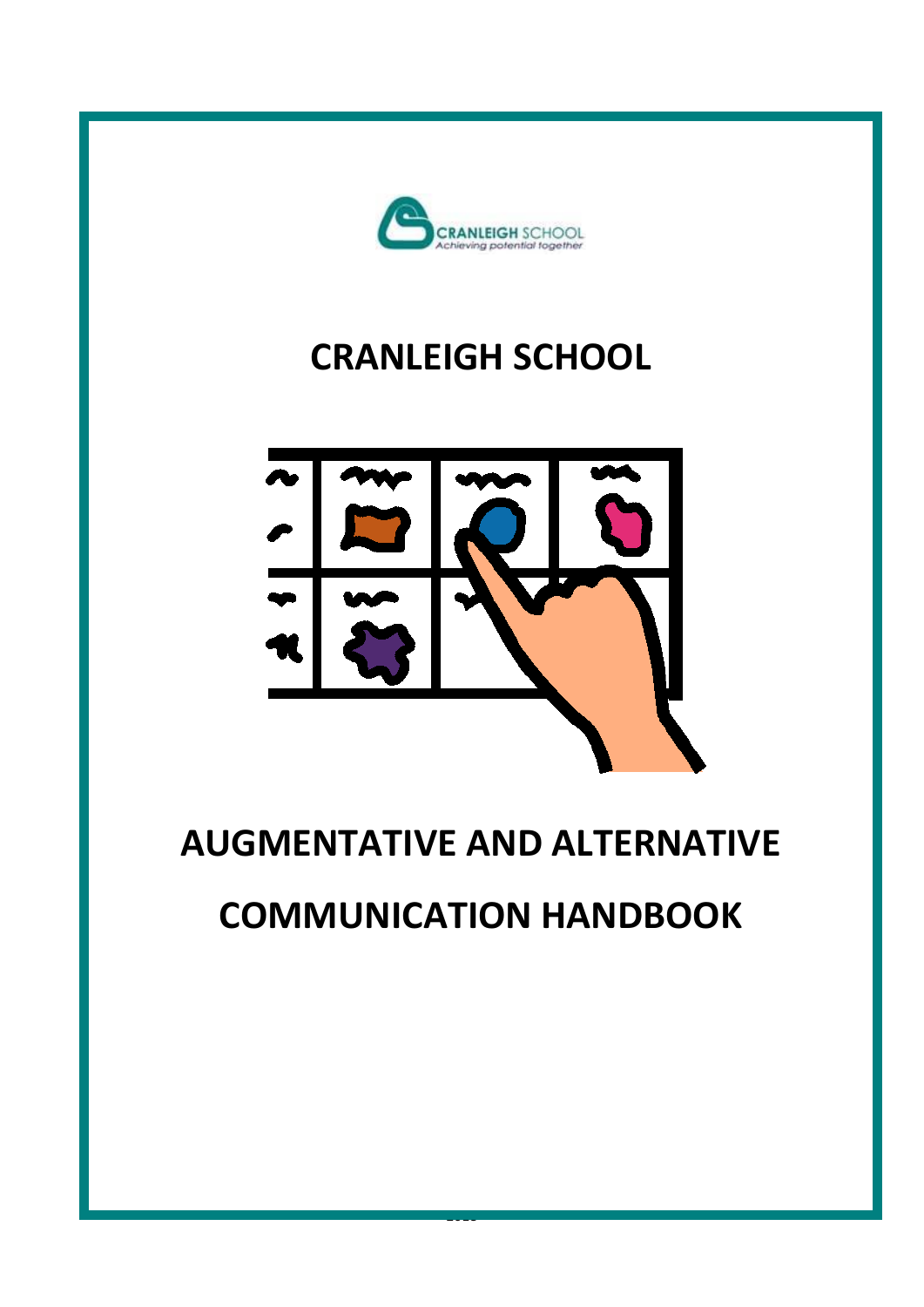## **Introductory Statement**

Cranleigh Specialist School has over 80 students aged between four and 12 years of age, most of these students have Complex Communication Needs (CCN). We are strongly committed to providing all children with a voice through a range of communication approaches. This professional commitment is a major focus of each student's Individual Learning Plan (ILP). In partnership with the Network Student Engagement Teams (NSET), private therapy providers and families, a student's communication capability is profiled utilising a range of assessment tools including ABLES. The ROCC (Roadmap of Communicative Competence) assessment tool will be considered as another effective communication assessment tool after its release in early 2019.

A range of Augmentative and Alternative Communication (AAC) systems are used across the school and all staff are supported to acquire the skills to proficiently communicate with all students, this includes being able to communicate with students using their own systems.



Cranleigh School Augmentative and Alternate Communication Handbook 2018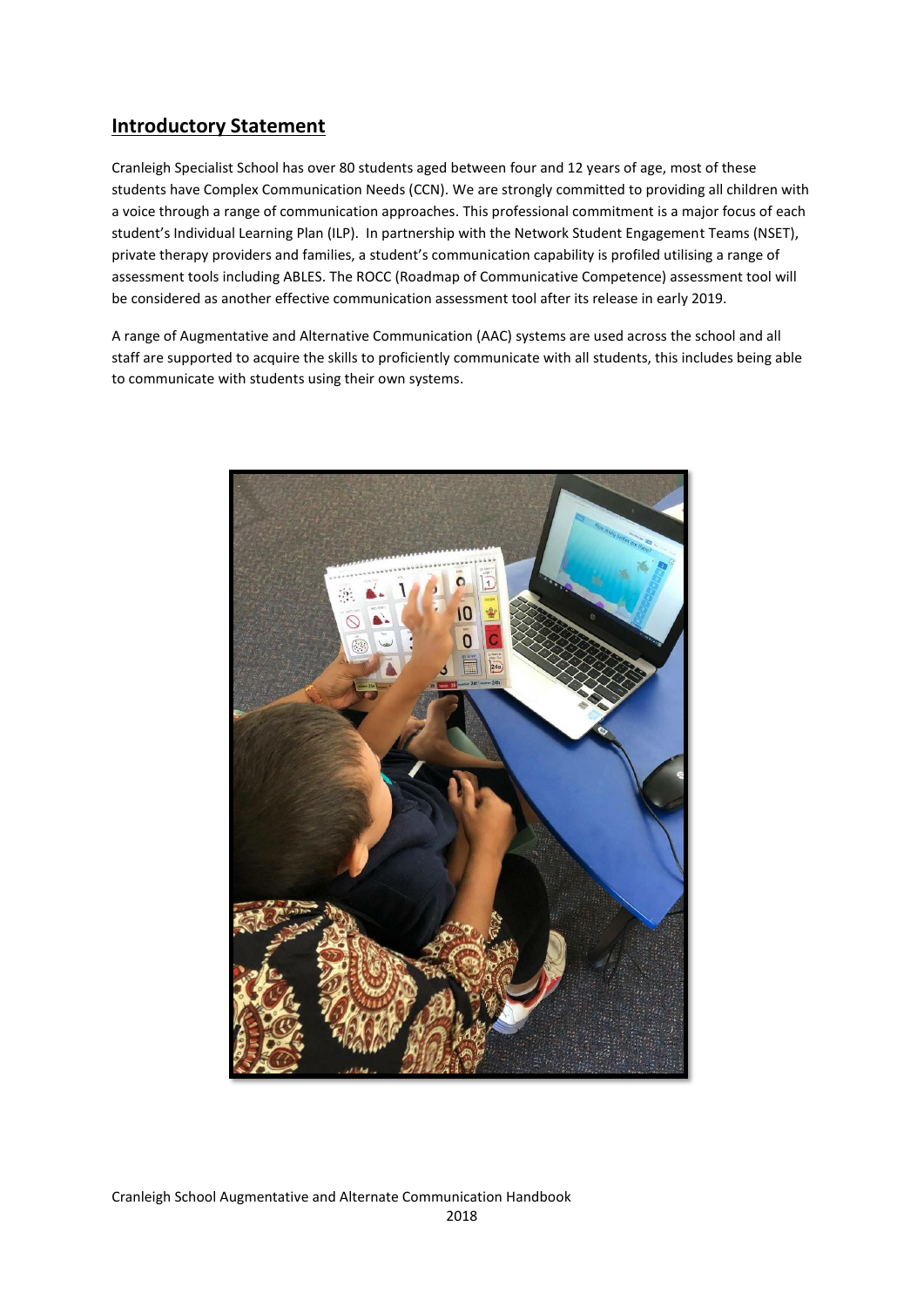## **Communication Bill of Rights**

All people with a disability of any extent or severity have a basic right to affect, through communication, the conditions of their existence. Beyond this general right, several specific communication rights should be ensured in all daily interactions and interventions involving persons who have severe disabilities. To participate fully in communication interactions, each person has these fundamental communication rights:



Cranleigh School Augmentative and Alternate Communication Handbook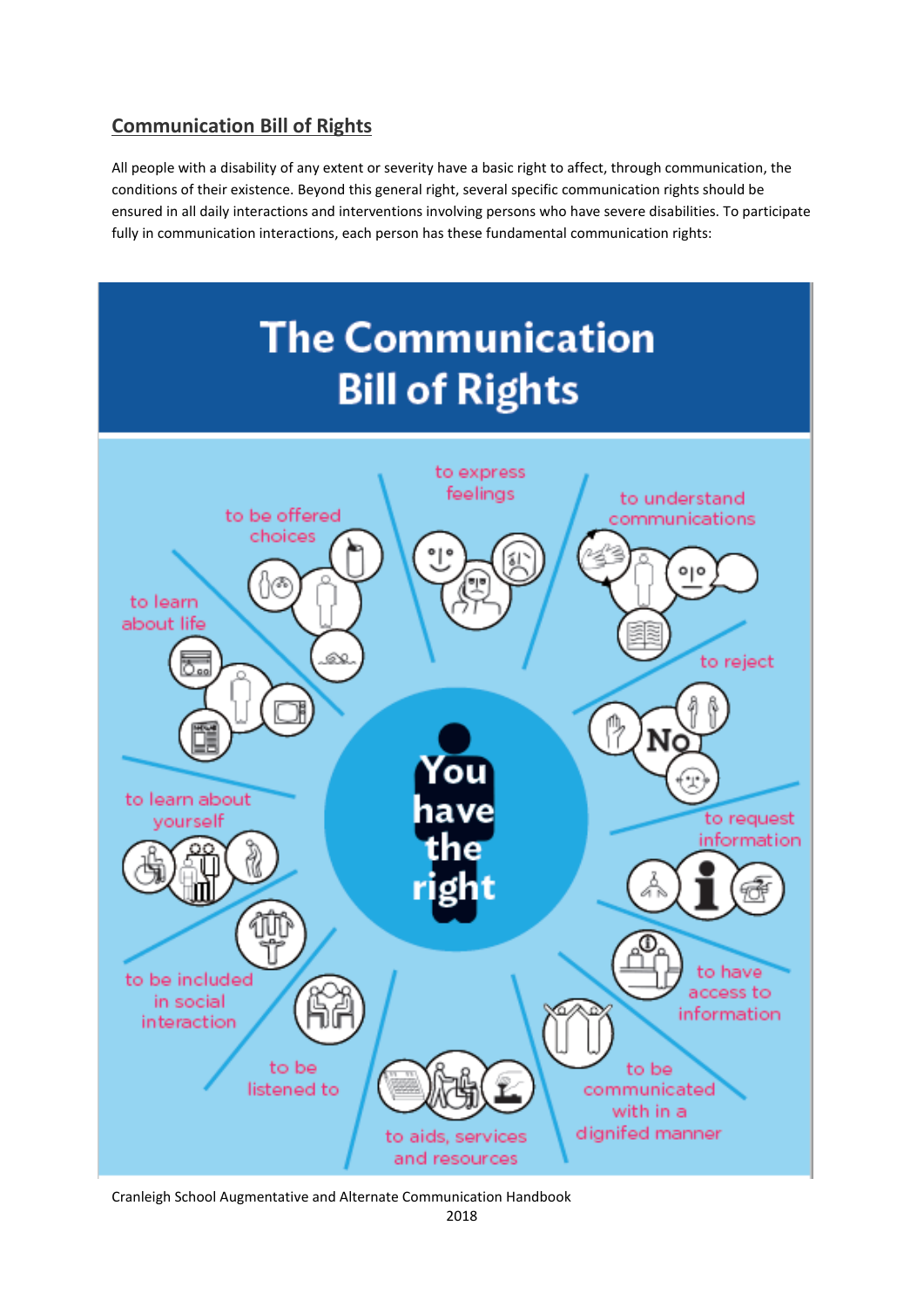## **What is AAC?**

"The supplementation or replacement of natural speech and/or writing using aided and/or unaided symbols." - **AAC Institute**

"Therefore, AAC is the term used for all communication that is not speech but is used to enhance or to replace speech. An AAC System means the whole combination of methods used for communication, for example, gestures, eye pointing, vocalizations and pointing to symbols." -**NOVITA**

## **Who is AAC for?**

Anyone who has Complex Communication Needs (CCN) that is anyone who has difficulties communicating with speech alone, i.e. people who are non-verbal, people who only have a limited number of spoken words or people whose speech is difficult to understand.

### **What is an AAC System?**

An AAC system is an integrated group of components, including symbols, aids, strategies and techniques used by individuals to enhance communication. The system serves to supplement any gestural, spoken and/or written communication abilities. (American Speech and Hearing Association, 1991)

## **Types of AAC**

UNAIDED AAC: All techniques that do not require any physical aids eg. gesture, sign, facial expression.

AIDED AAC: Techniques where some type of physical object or device is used e.g. object symbols, communication boards, books, wallets. Aided AAC is often divided into high technology and low/light technology or systems.

(Speech Pathology Australia AAC Position Paper, 2004)

## **AAC Approaches at Cranleigh**

- Pragmatic Organisation Dynamic Display (PODD)
- Speech Generating Devices e.g. Proloquo2Go
- Aided Language Displays
- Key word Sign / AUSLAN

## **AAC At Cranleigh in Action**

We strive towards every student with Complex Communication Needs having an AAC system and clear, consistently taught and modelled AAC goals. This whole-school focus is supported by the following professional commitments:

- every child will have an identified communication system
- every child will have an identified 'yes' and 'no' response
- every child will have access to an AAC system
- AAC systems will be used across the school
- every staff member will be equipped with a PODD, to model with

Cranleigh School Augmentative and Alternate Communication Handbook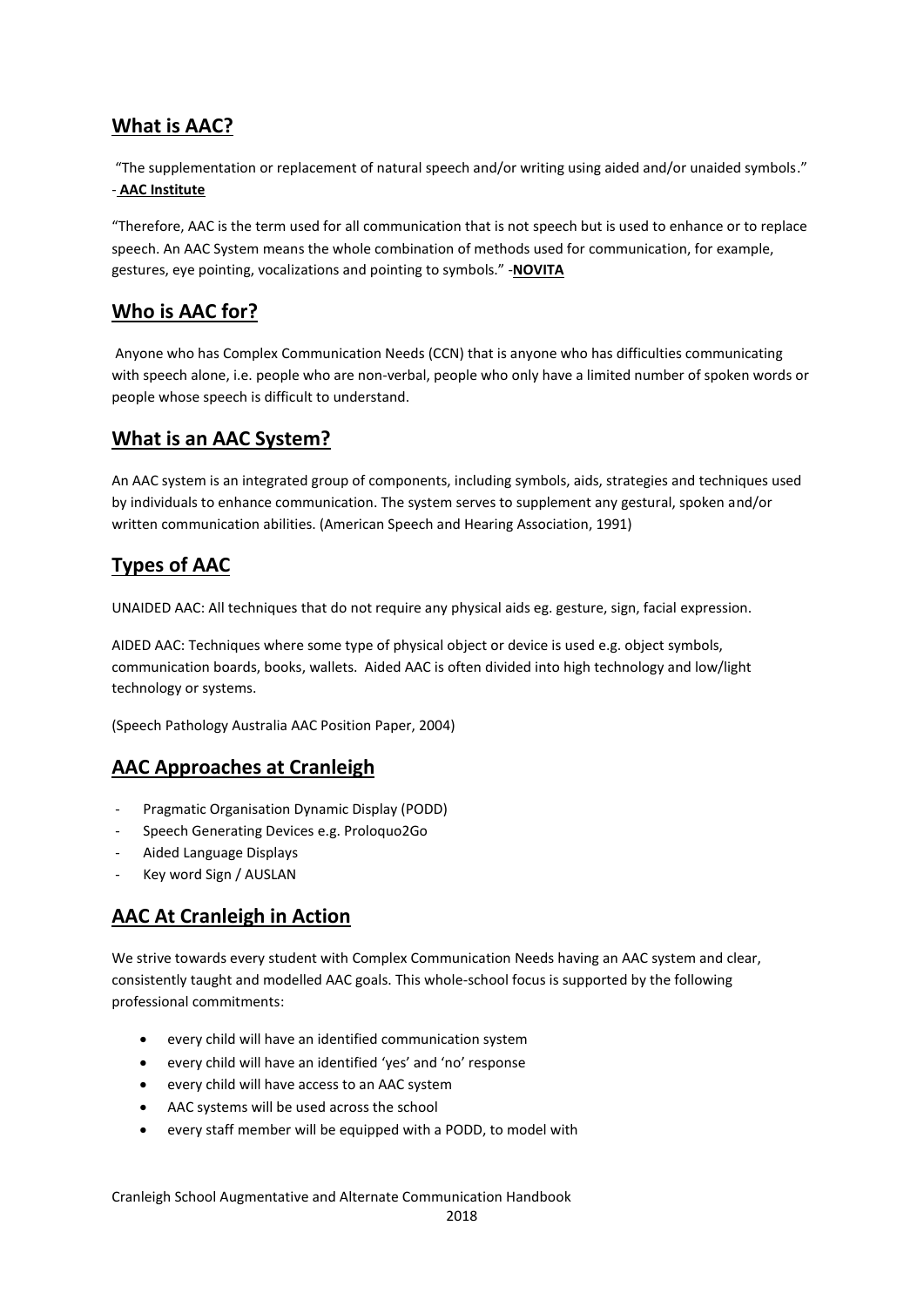• staff are expected to be familiar with a range of pathways in PODD and to demonstrate how to use communication for a range of pragmatic functions, including commenting, questioning, requesting, continuing, cessation, negation and rejection.

## **Communicative Competence in AAC**



Janice light (1989) identified four areas of communicative competence which all contribute towards communicative competence and autonomy for an AAC user.

#### **Operational Competence**

Skills in the technical production, operation and use of an AAC system.

#### **Linguistic Competence**

- Learning the language of the home and community (expressive and receptive)
- Learning symbols that represent vocabulary and the way vocabulary is organised in the AAC system
- Combining words into sentences
- Range of language functions (requesting, commenting, greeting, protesting, sharing information etc.)

#### **Social Competence**

This related to sociolinguistic skills, such as skills in discourse, turn taking, initiation, responding, using a range of interaction functions to build social closeness.

#### **Strategic Competence**

Ability to use conversational repair strategies, such as clarification, maintaining a conversation, using compensatory strategies to ensure that they are understood. This also includes selecting the most appropriate vocabulary for their audience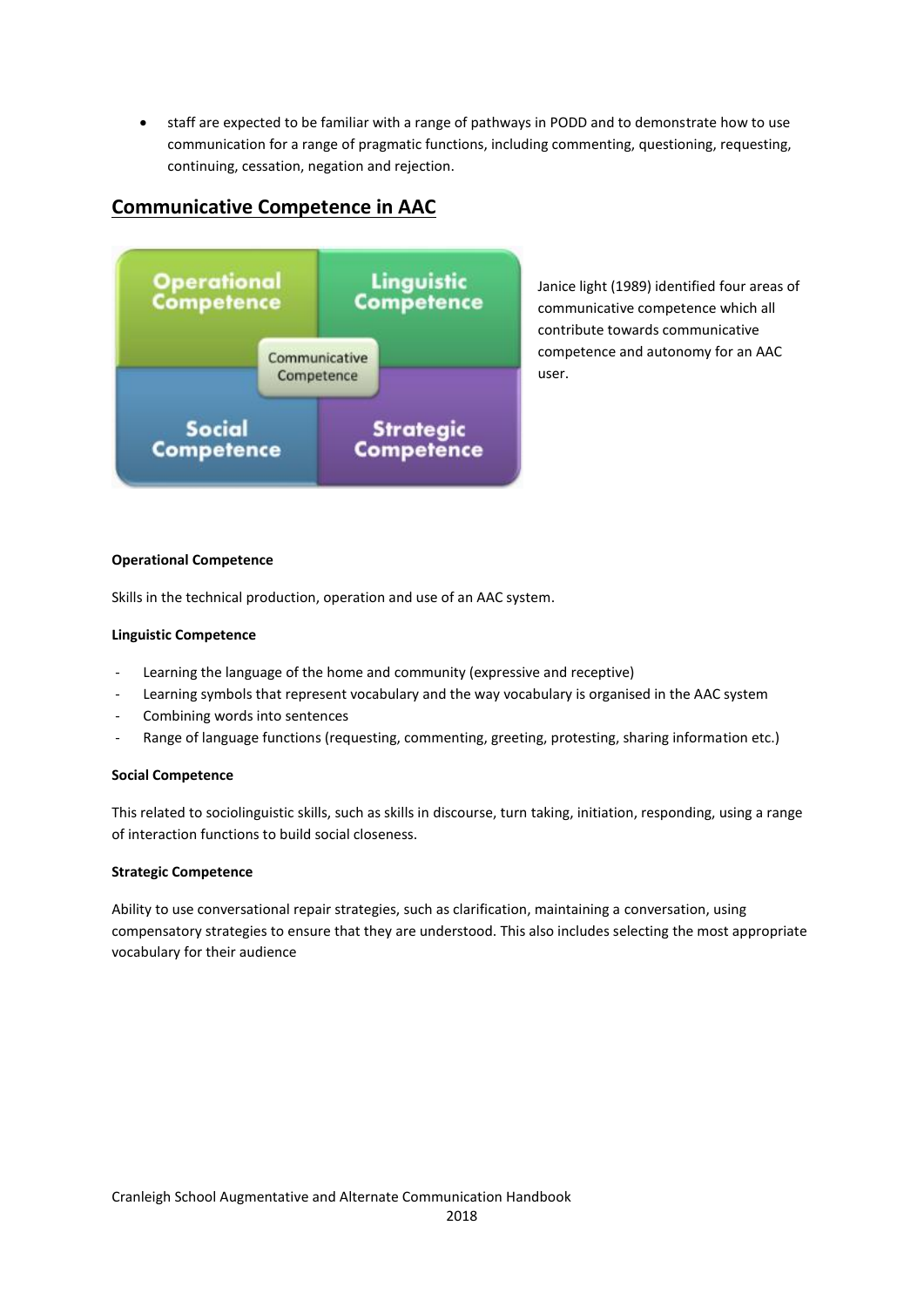## **Communication Functions**



These communication functions cover the many different reasons why we communicate with each other. It's important to model and teach students all these different communication functions, as it's easy to get stuck on just expressing wants. The communication functions in this document are listed in roughly developmental order within their groups. However, there is no need to teach the functions in a strict order or require mastery of "earlier" skills before addressing "later" ones.

#### **EXPRESSING NEEDS AND WANTS**

| Choice making                   | indicate a choice between options selected by<br>someone else |
|---------------------------------|---------------------------------------------------------------|
| Gaining attention               | vocalizing, tapping on the shoulder                           |
| Requesting                      | Things - "I want ball"                                        |
|                                 | Actions - "I want a hug", "I want to go home"                 |
|                                 | Recurrence - "I want more", "do it again"                     |
| Refusing, rejecting, protesting | "all done", "no"                                              |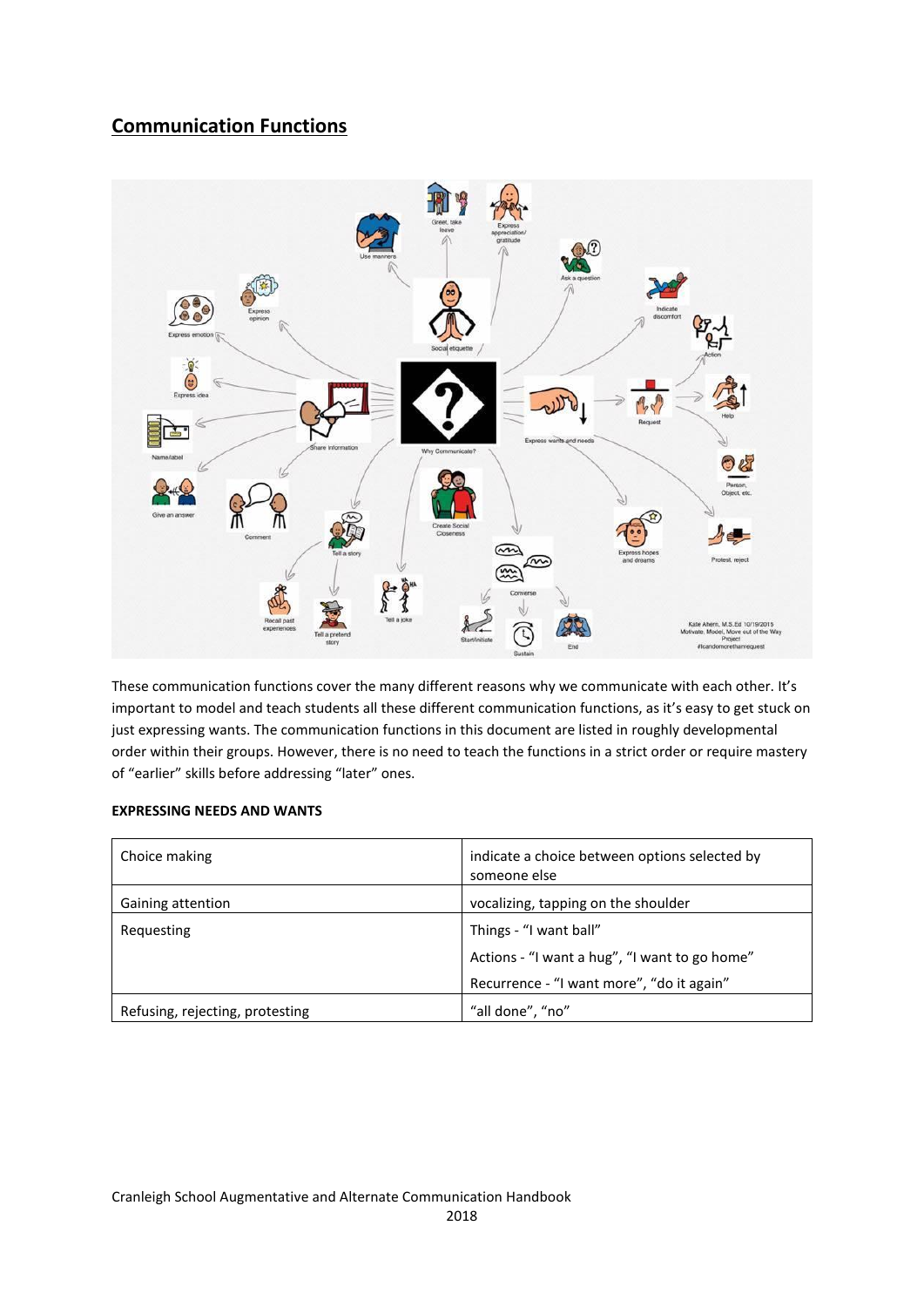#### **GETTING AND GIVING INFORMATION**

| Simple commenting (joint attention)                                            | "dog", "look", "pretty"                                       |
|--------------------------------------------------------------------------------|---------------------------------------------------------------|
| <b>Express feelings</b>                                                        | "happy", "I feel mad"                                         |
| Asking for information                                                         | "when lunch", "where dad", "what that"                        |
| Discuss (make comments & give directions about<br>what you are seeing & doing) | "put there", "give me", "get it and open"                     |
| Give opinions                                                                  | "good", "I like it", "I think Donald Trump has silly<br>hair" |
| Give descriptions                                                              | "big", "blue car", "I see big black white gray dog"           |
| Talk about past events (could be using present<br>tense)                       | "Yesterday I go Grandma"                                      |
| Talk about future events (could be using present<br>tense)                     | "I ride horse tomorrow"                                       |
| Tell a story that really happened                                              | "I went to Disneyland & ride cars"                            |
| Tell an imaginary story                                                        | "Rapunzel and Finn fly to Mars"                               |
| Plan                                                                           | "Let's have party with pizza, coke, ice cream &<br>friends"   |
| Explain                                                                        | "Johnny is sad because his Dad went away"                     |

#### **SOCIAL INTERACTION**

| Greeting / saying goodbye          | "hi", "bye", "see ya later alligator"                                                                                                                                                                                                                                                                                                      |
|------------------------------------|--------------------------------------------------------------------------------------------------------------------------------------------------------------------------------------------------------------------------------------------------------------------------------------------------------------------------------------------|
| Simple politeness                  | "please", "thank you"                                                                                                                                                                                                                                                                                                                      |
| Conversational skills              | Starting conversation - "want to talk to you" Setting<br>topic - "my dog is sick" Continuing / Maintaining<br>topic - "he won't eat" Changing topic - "I like cats"<br>Non-obligatory turns - "that is not good" Ask<br>partner-focused questions - "Do you have dog?"<br>"How was your weekend?" Ending conversation -<br>"See you later" |
| Tease / Flirt / Giving compliments | "You are silly", "I like your hair"                                                                                                                                                                                                                                                                                                        |
| Tell jokes                         | "Knock knock", etc.                                                                                                                                                                                                                                                                                                                        |
| Negotiate                          | "If I eat two more carrots, can I have cookie?"                                                                                                                                                                                                                                                                                            |

#### **AAC REPAIR STRATEGIES**

| Give simple clarification    | eg. just repeat what was already said        |
|------------------------------|----------------------------------------------|
| Ask for simple clarification | "What?"                                      |
| Say it a different way       |                                              |
| Give clues                   | "It's about school. It hasn't happened yet." |
| Describe                     | "big blue truck broken"                      |
| Spelling                     | "It starts with T"                           |
| Beginning programming skills | "Please add to my device"                    |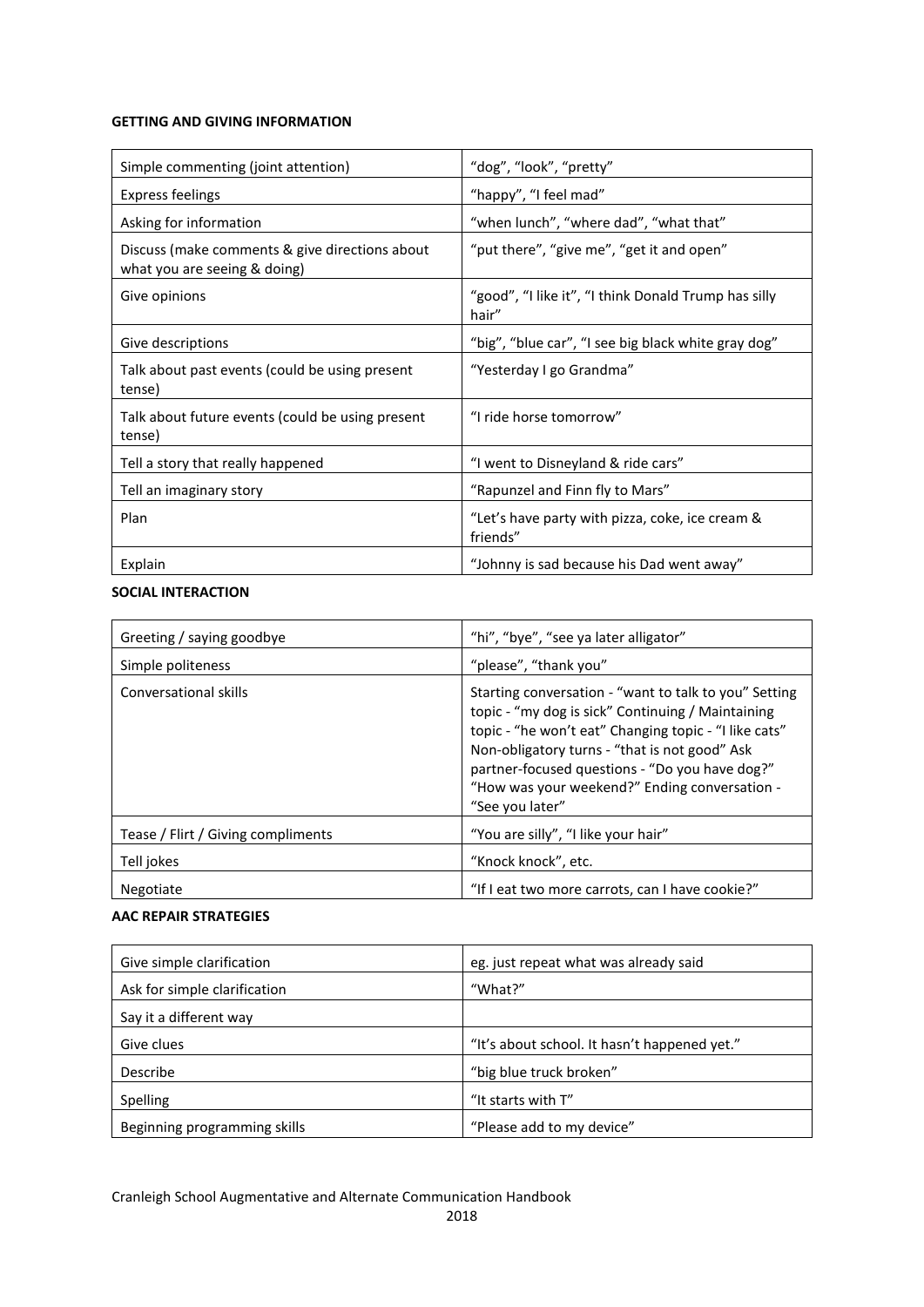Assistive Ware® www.assistiveware.com © 2016 AssistiveWare. All rights reserved. Symbols © 2016 SymbolStix, LLC. 2 AACAAC AssistiveWare AssistiveWare Core Word Classroom Core Word Classroom

### **Robust Communication Systems**

#### **PODD**



Developed by Gayle Porter in 2007 and based on over 25 years of research

- Vocabulary is organised according to communicative intent e.g. commenting, asking questions, telling a story, something's wrong
- Light-tech and high-tech versions
- Organisation based on efficiency to meet communication requirements
- Routine placement and availability of vocabulary assists to develop automaticity, language learning and initiation

#### **Proloquo2go**





A symbol-based AAC app designed for people who have difficulty expressing themselves. Evidenced-based high-tech communication system from *Assistiveware.*

- Vocabulary organised according to word class
- Easily editable
- High-tech only
- Some motor planning incorporated into layouts to increase efficiency of message generation
- Available on Apple devices only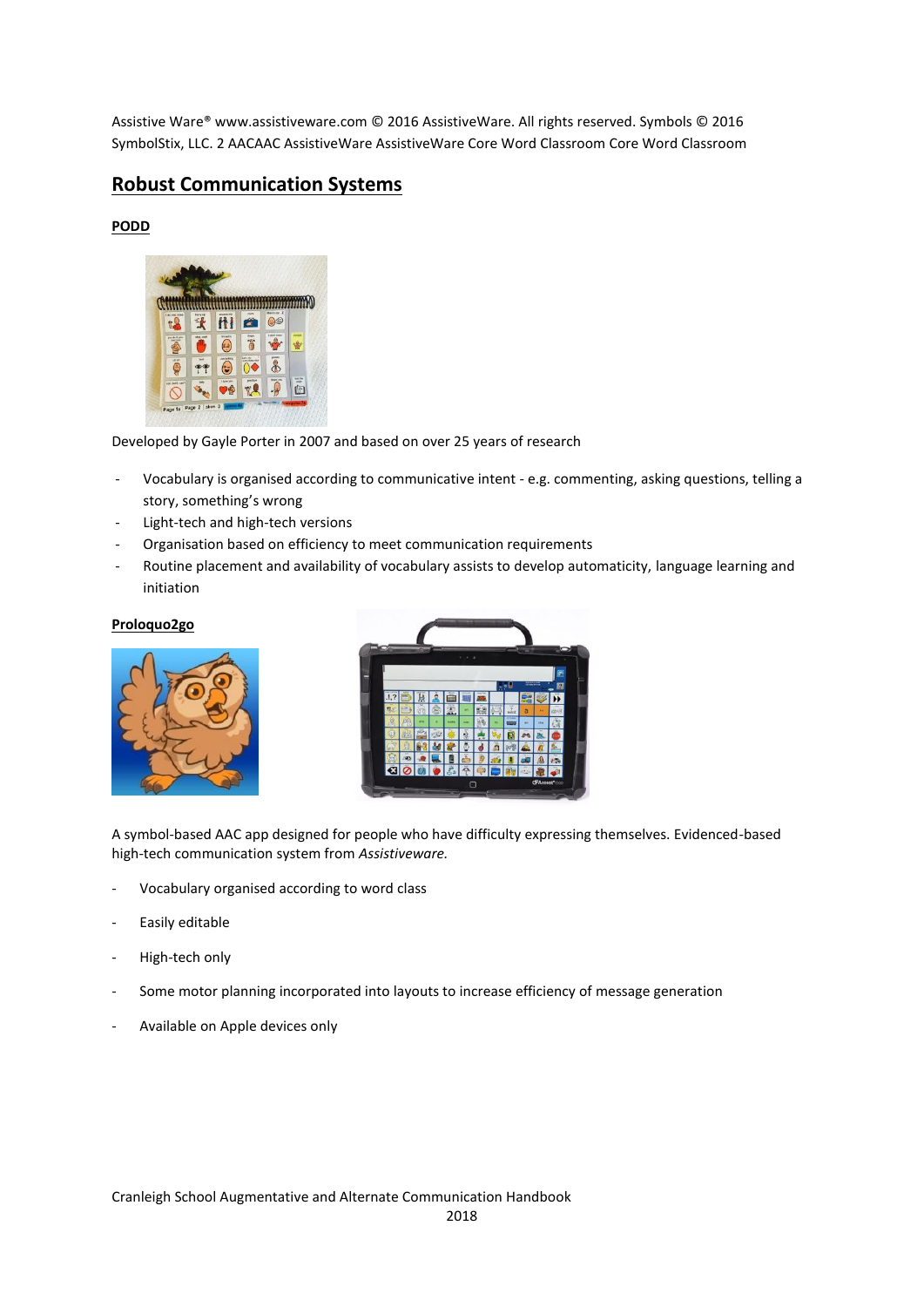#### **Language Acquisition Through Motor Planning (LAMP)**



A therapy approach for speech generating AAC devices which use consistent motor plans to access vocabulary.

- Developed by John Halloran, Cindy Halloran and Mia Emerson
- LAMP imitates the neurological process associated with typical speech development by pairing a consistent motor movement with consistent auditory feedback and a visual response.
- 5 Components of LAMP Readiness to learn; Joint engagement; Consistent and Unique Motor Patterns; Auditory Signal; Natural Consequences
- Approach has been made into several high-tech apps
- Can be purchased as an iPad app, or can be integrated on a dedicated device

#### **Minspeak**



Was developed in the early 1980's by linguist Dr Bruce Baker.

- The system was designed to have minimal keystrokes to access vocabulary important for individuals with access difficulties.
- Minspeak utilises multi-meaning 'icons' to express a range of vocabulary options
- Icons can be combined in 2 or 3 part sequences in order to communicate a range of different ideas and functions
- Utilises a relatively small set of pictures (less than 100) and teaches the rules for combining those pictures in different sequences